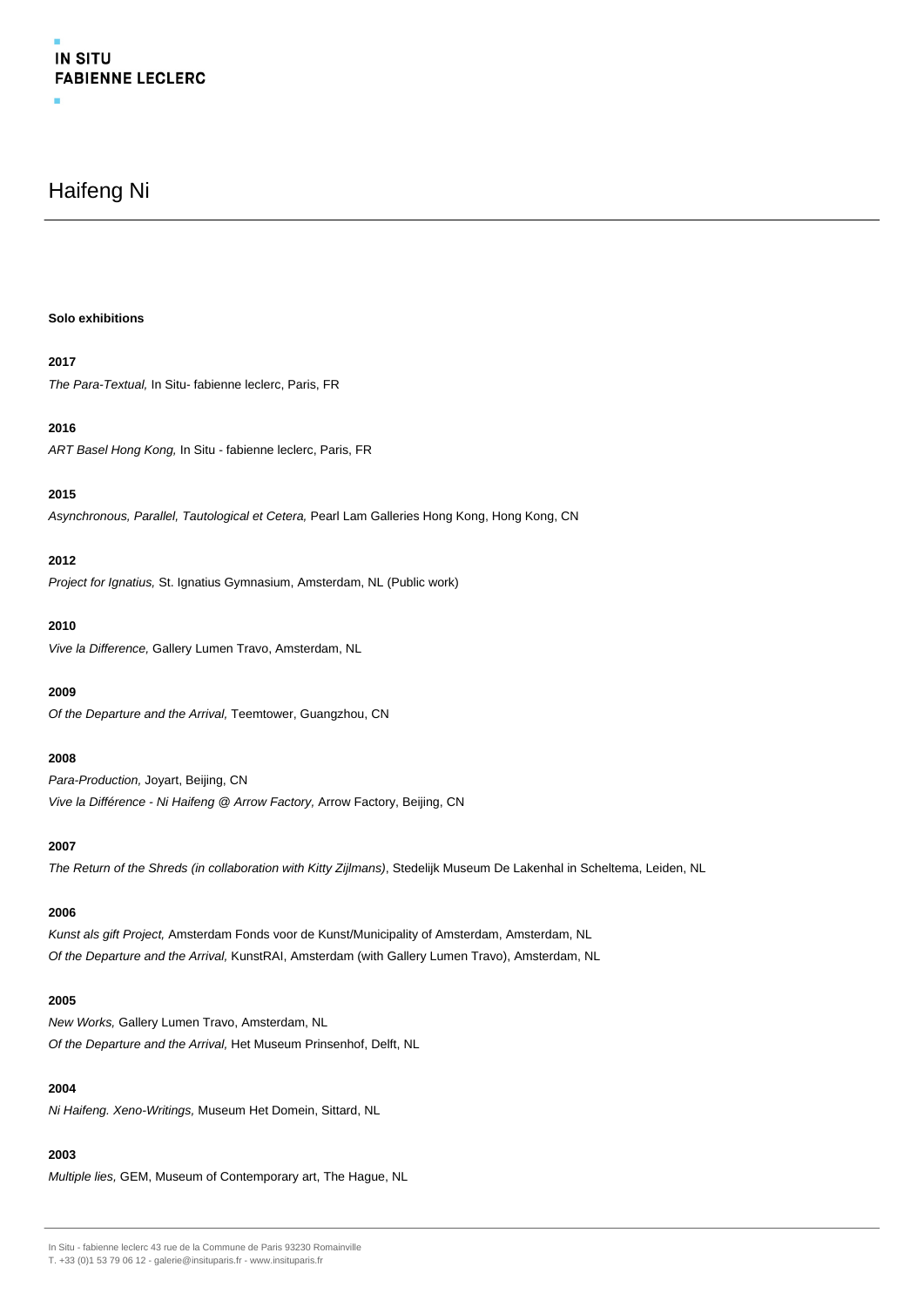#### **2002**

Airbag. Ni Haifeng Solo Exhibition, Pond Paulus, Schiedam, NL

## **2001**

No-man's-land, Lumen Travo, Amsterdam, NL

#### **1999**

Sociosphere II, Stadhouderskade 112, Amsterdam, NL

## **1997**

Anonymous, Gallery Gaby Kraushaar, Dusseldorf, DE

## **1996**

Secrets, Gate Foundation, Amsterdam, NL

#### **Group exhibitions**

## **2017**

Manifesta Biennal, The European Biennal of Contemporary Art, Amsterdam, NL En marge, IN SITU - fabienne leclerc, Paris, FR

## **2015**

Everything Must Go - Art and the Market, Lewis Glucksman Gallery, University College Cork, Cork, IE Paper Theater, PearlLam Galleries Shanghai, Shanghai, CN Ceramix, Bonnefantemuseum, Maastricht, NL Spiegeloog - Het zelfportret in de Nederlandse kunst, het Museum Arnhem, Arnhem, NL Biennale Internationale Du Lin de Portneuf 2015, Quebec, CA

## **2014**

Dai Hanzi - 5000 Names, UCCA, Beijing, CN, Witte de With Center for Contemporary Art, Rotterdam, NL Meeting Point 2, Gallery Lumen Travo, Amsterdam, NL Look at Me, Tropenmuseum, Amsterdam, NL

## **2013**

Suspended History, Museum Van Loon, Amsterdam, NL Kanaalwerken, Gemeente Museum, Helmond, NL Kindred Spirit, Artzone Rabobank Netherlands, Utrecht, NL

## **2012**

Manifesta 9 - The Deep of the Modern, the European Biennial of Contemporary Art, Waterschei, Genk, BE Manifest Present - then Today Tomorrow, Kasteel Oud-Rekem, Rekem, BE Image Anxiety, PhotoEspana, Madrid, ES

## **2011**

Global Contemporary, ZKM Museum for Contemporary Art, Karlsruhe, DE

## **2010**

Certified Copy, Verbeke Foundation, Stekene, BE Analogue Story, Huis Merseille, Amsterdam, NL Today's Document II ? Negotiation, Today Art Museum, Beijing, CN

T. +33 (0)1 53 79 06 12 - galerie@insituparis.fr - www.insituparis.fr

In Situ - fabienne leclerc 43 rue de la Commune de Paris 93230 Romainville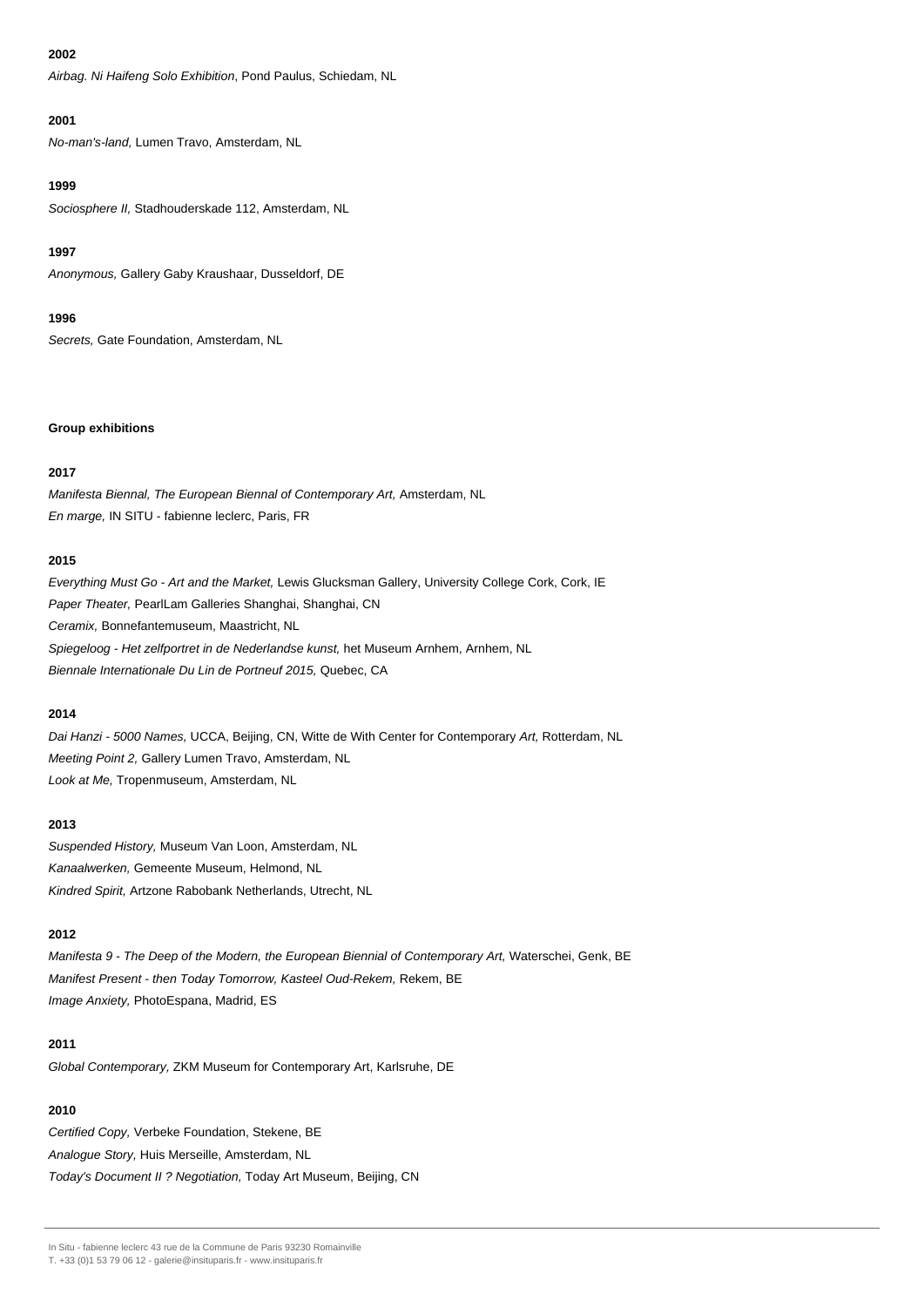Twisted Doubles, Museum de Lakanhal, Leiden, NL Coup de Ville, WARP, Antwerpen, BE The Art of Book-Keeping, HALLE 14 Art Center, Leipzig, DE Contemporary Porcelain, Musée Historique · Château de Nyon, Nyon, CH Home-Stay, Osage Contemporary Art and Ideas, Shanghai, CN Dialogue, Gallery Lumen Travo, Amsterdam, NL Glass Factory, Iberia Center for Contemporary Art, Beijing, CN

#### **2009**

Emporium, Museo Nazionale delle Scienza e delle Technologia Leonardo da Vinci, Milan, IT Silent Writings, Espace Culturel Vuis Vuitton, Paris, FR imPOSSIBLE, San Francisco Arts Commission Gallery, San Francisco, US Ultra Skin, Coreana Museum of Art, Seoul, KR The China Project, Queensland Art Gallery, Queensland, AU

#### **2008**

Reflective Asia ? The Third Nanjing Triennial, Nanjing Museum, Nanjing, CN Between the Light and the Dark - On the Borders of Chineseness, Canvas International Art, Amstelveen, NL Open /Invited ev+a 2008, Limerick City Gallery of Art, Limerick, IE Between the Light and the Dark - Shifting Fault Lines, Arario Beijing, Beijing, CN Dessins contemporains des Pays-bas - Sign mouvants, institut neerlandais, Paris, FR Toekenning 036, Fonds BKVB, Amsterdam, NL

#### **2007**

Presentatie van de eindresultaten van het landelike onderzoeksproject COOPs, Stedelijk Museum De Lakenhal in Scheltema, Leiden, NL Wherever We Go, San Francisco Art Institute, San Francisco, US Thermocline ? New Asian Waves, ZKM Center for Art and Media, Karlsruhe, DE Forms of Exchange, Museum Het Domein, Sittard, NL Forged Realities, Universal Studios, Beijing, CN Drawing Topologies, Stedelijk Museum Amsterdam, Amsterdam, NL An Impossible Mix, De 11 Lijnen, Oudenburg, NL Energy, Today Art Museum, Beijing, CN Spicy Dutch, Stadsmuseum Ijsselstein, Ijsselstein, NL

#### **2006**

Wherever We Go, Spazio Oberdan, Milan, IT VideoZone: The 3rd International Video Art Biennale in Israel, Centre for Contemporary Art, Tel Aviv, IL Co-ops, BAK, Basis Actuele Kunst, Utrecht, NL Nederland 1, MuseumGoudA, Gouda, NL Jianghu, Jack Tilton Gallery, New York, US Roam Is My Home, CM Studio, Centraal Museum Utrecht, Utrecht, NL

#### **2005**

Beyond - 2nd Guangzhou Triennial, Guangdong Art Museum, Guangzhou, CN Respect - Poldermodellen - Een tentoonstelling van hedendaagse kunst uit Nederland in Marokko, Musée Dar Si Saïd, Marrakech, Mondriaan Foundation, Amsterdam, NL Out of Sight, De Appel, Amsterdam, NL Nouvelle Biennale de Chateauroux 2005, Les Musees Ville de Chateauroux, Chateauroux, FR Plato and His Seven Spirits, OCT Contemporary Art Terminal of He Xiangning Art Museum, Beijing, CN ADAM, Smart Project Space, Amsterdam, NL

In Situ - fabienne leclerc 43 rue de la Commune de Paris 93230 Romainville

T. +33 (0)1 53 79 06 12 - galerie@insituparis.fr - www.insituparis.fr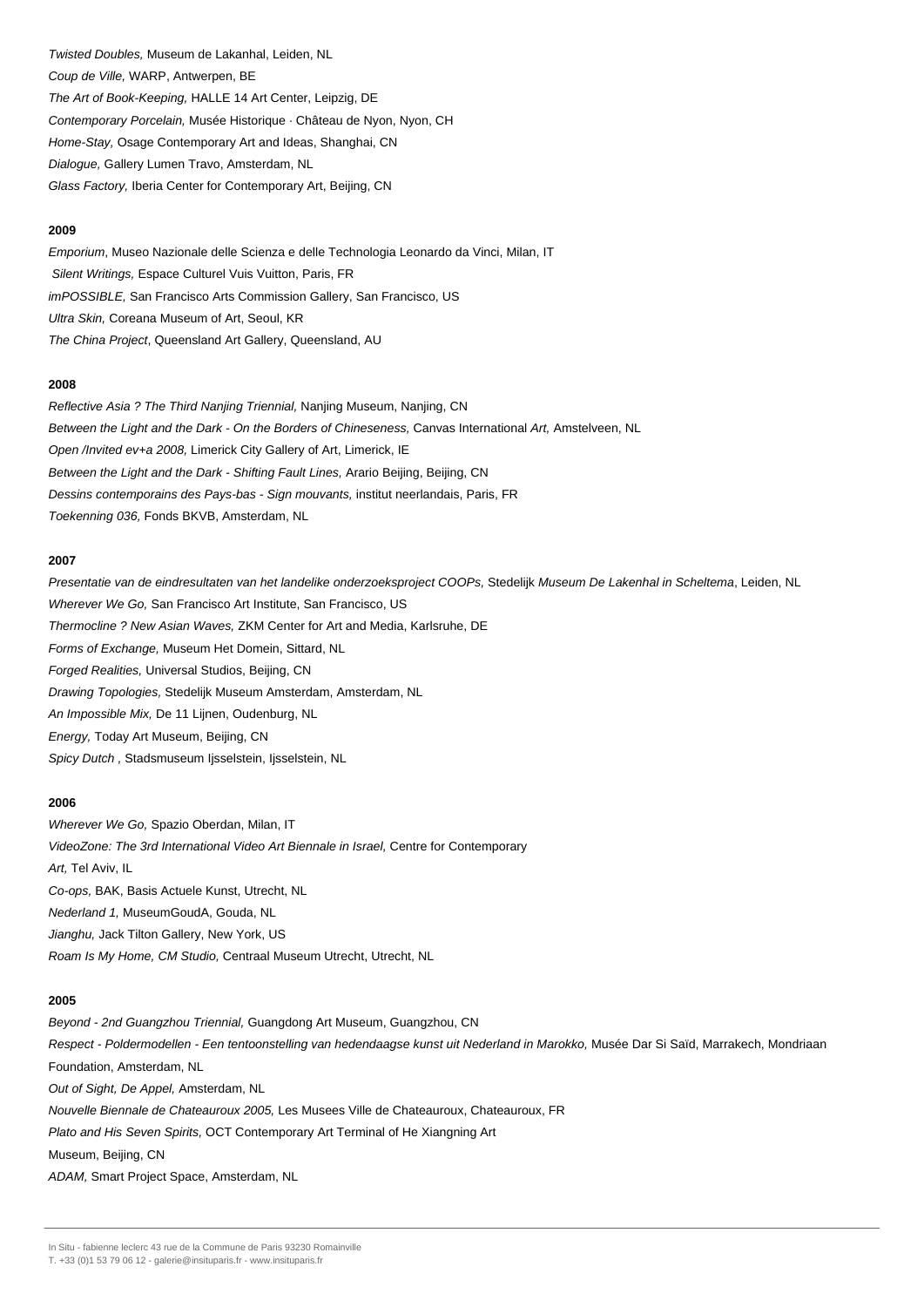H x B x D, Gemeente Museum Den Haag, The Hague, NL

#### **2004**

Techniques of the Visible - 5th Shanghai Biennale, Shanghai Art Museum, Shanghai, CN Salon de Los Inmigrantes, De Oude Kerk, Amsterdam, NL Migrating Identity - Transmission/Reconstruction, Arti et Amicitiae, Amsterdam, NL A l'Ouest du Sud de l'Est /A l'Est du Sud de l'Ouest, Villa Arson, Nice, Centre Régional d'Art Contemporain, Sète, FR

#### **2003**

In and Out ? Dutch Contemporary Art 2003, National Museum of Contemporary Art, Seoul, KR **2002** Synthetic Reality, East Modern Art Center, Beijing, CN

Mirage, Suzhou Art Museum, Suzhou, CN

#### **2001**

Unpacking Europe, Museum Boijmans Van Beuningen, Rotterdam, NL

## **1999**

Food for Thought, Mu Art, Arctic Foundation, Eindhoven, NL Waterverf?, De Zaaier, Amsterdam, NL

## **1998**

Kijk op de Wijk, Stichting Kade Aterliers, Utrecht, NL Democracy, Gate Foundation, Amsterdam, NL Lengte, Breedte en Diepte, De Gele Rijder, Arnhem, NL

#### **1995**

Configura II, Gallery am Fischmarkt, Erfurt 6. Triennale Kleinplastik Europa- Ostasien, DE Sudwest LB Forum, Stuttgart, Museum Moderne Kunst, Stiftung Ludwig, Vienna AT Balanceakte, Ifa Gallery, Stuttgart, Ifa Gallery, Bonn, DE

## **1993**

China's New Art Post'89, Hong Kong Arts Center, Hong Kong, CN China Avantgarde, Haus der Kulturen der Welt, Berlin, Kunsthal, Rotterdam, The Museum of Modern Art, Oxford, Kunsthallen Brandts Kleadefabrik, Odense, Roemermuseum, Hildesheim, NL Images et identités, CAPC Musée d'art Contemporain, Bordeaux, FR

## **1992**

Begegnung mit den Anderen, K 18, Kassel, DE New Art from China, Art Gallery of New South Wales, Sydney, Queensland Art Gallery, Queensland, City of Ballaarar, Fine Art Gallery, Ballaarar, Canberra School of Art Gallery, Canberra, AU

#### **1991**

Garage Show, Shanghai Educational Forum, Shanghai, CN

## **1986**

Red 70%, Black 25%, White 5%, Zhejiang Academy of Fine Arts, Hangzhou, CN

#### **Bibliography**

T. +33 (0)1 53 79 06 12 - galerie@insituparis.fr - www.insituparis.fr

In Situ - fabienne leclerc 43 rue de la Commune de Paris 93230 Romainville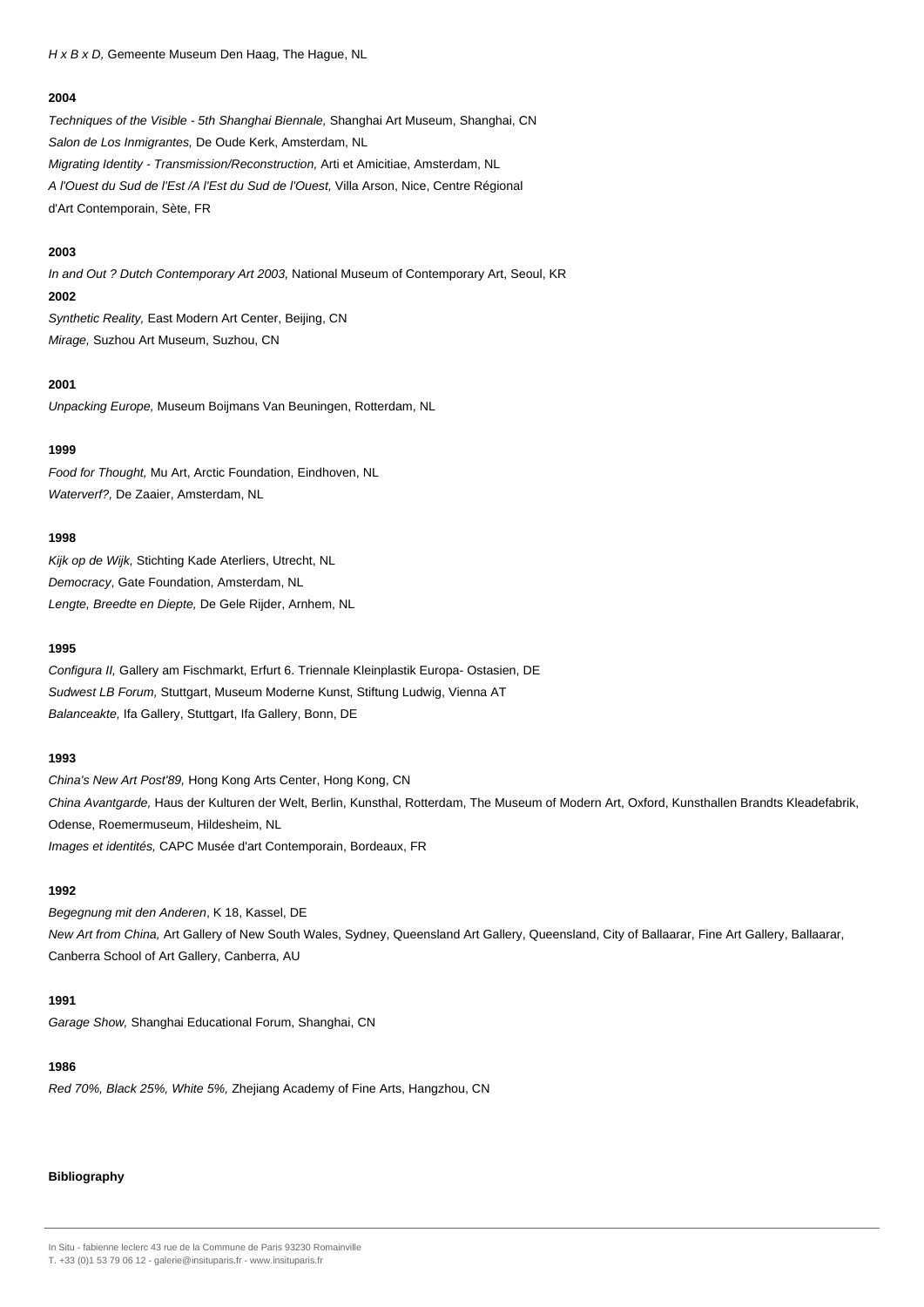#### **Catalogs**

#### **2009**

Yao, Pauline .J and Ni Haifeng. Ni Haifeng : Para-Production, Hong Kong, Timezone 8, 2009.

#### **2007**

Haifeng, Ni and Kitty Zijlmans. Forms of Exchange. Sittard, Museum Het Domein, 2007.

#### **2005**

Haifeng, Ni. Of the Departure and the Arrival. Amsterdam, LumenTravo, 2005. Publication/Reviews

#### **2004**

Ni, Haifeng. Xeno-Writings. Sittard, Museum het Domein, 2004. Ni, Haifeng. Synthetic Reality. Zhu Jia éd., Hong Kong, Timezone 8. 2004.

#### **2003**

Arkesteijn, Roel and Ni Haifeng. Ni Haifeng. No-Man's-Land. The Hague, GEM, Amsterdam, Artimo, 2003.

## **1997**

Ni Haifeng ? Anonymus. Dusseldorf, Gallery Gaby Kraushaar, 1997.

#### **1996**

Ni Haifeng. Bunnik 1996.

Publication/Reviews

#### **2013**

Hamilton Faris, Jaymei. Uncommon Goods : Global Dimensions of the Readymade. Chicago, University of Chicago Press, 2013.

## **2010**

Meskimmon, Marsha. Contemporary Art and the Cosmopolitan Imagination. New York Routlegde, 2010. Bright, Susan. Auto Focus? The Self-Portrait in Contemporary Photography. London Thomas & Hudson, 2010.

#### **2008**

Schouwenberg, Louise. «Man of the Mind». Frame 65, NOV/DEC, 2008, pp. 88-95. Brouwer, Marianne. Recycling Marx in the Age of Globalization. The Return of the Shreds. Kitty Ziljmans, Ni Haifeng and Nicole Roepers, Stedelijk Museum De Lakenhal Leiden (Leiden, NL), Valiz, Amsterdam (Amsterdam, NL), 2008, pp. 90-101. Brouwer, Marianne and Simon Ferdinando. Between the Light and the Dark : On the Borders of Chineseness. Amstelveen, Canvas International Art, 2008

## **2006**

Arkesteijn, Roel. Disruption of an Overly Defined World ?. Wherever We Go, Hou Hanru and Gabi Scardi. Milan. 5 Continents Editions Srl, 2006, pp. 21 8-227.

Ni, Haifeng. Of the Departure and the Arrival. Touching the Stones. Waling Boers, Cologne, Verlag der Buchhandlung Walther Konig, 2006, pp. 130-133.

Haifeng,NI and Kitty Zijlmans. Gift. Amsterdam 2006.

Arkesteijn,Roel. Disruption of an Overly Defined Worl. Respect, Roel Arkesteijn, Amsterdam, Mondriaan Foundation, 2006, pp. 58-65.

## **2005**

Cotton, Charlotte. The Photography as Contemporary Art. London, Thomas Hudson.

In Situ - fabienne leclerc 43 rue de la Commune de Paris 93230 Romainville

T. +33 (0)1 53 79 06 12 - galerie@insituparis.fr - www.insituparis.fr